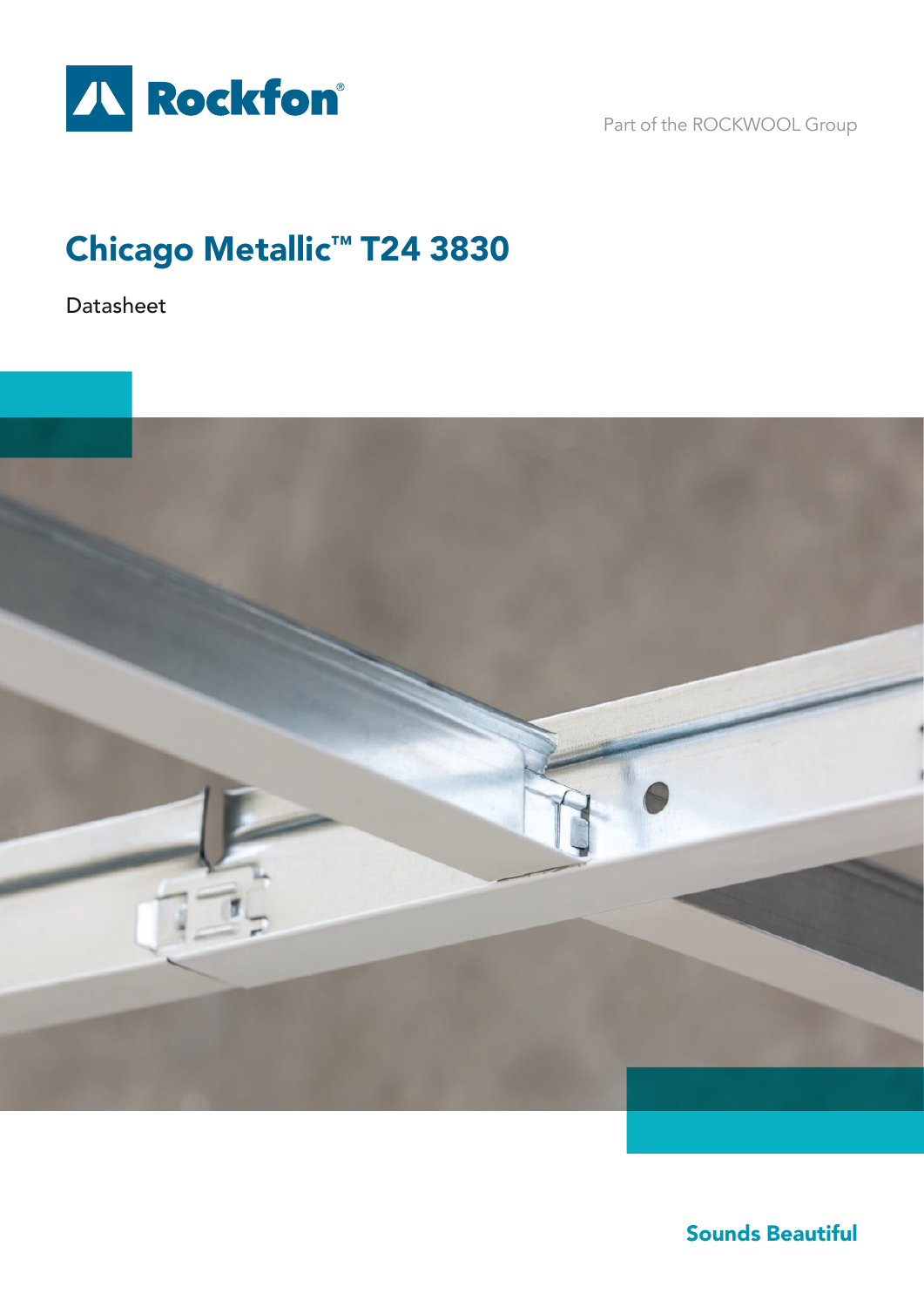# Chicago Metallic™ T24 3830

- 24mm grid with an universal main runner and joggled-end cross tees
- A combination of 38mm main tees and 28/25mm cross tees for mid weight tiles
- Ease of installation and smooth coupling that allow demountability
- Used to create concealed and exposed ceiling solutions

## Cross-section Compatible tiles Coupling

 $\overline{\phantom{a}}$  $\equiv$ 







### Assortment

| Product group      |        | <b>Component description</b>              | <b>Height</b><br>(mm) | Length<br>(mm) | <b>Body Material</b><br>thickness | Colour | Pcs per<br>pack | Lm per<br>pack | Kg per<br>pack |  |  |  |
|--------------------|--------|-------------------------------------------|-----------------------|----------------|-----------------------------------|--------|-----------------|----------------|----------------|--|--|--|
| Main runner        |        |                                           |                       |                |                                   |        |                 |                |                |  |  |  |
| T24 MR CLICK       |        | Main runner T24 Click                     | 38                    | 3600           | 0.3 <sub>mm</sub>                 | 02     | 20              | 72             | 21             |  |  |  |
| Cross tee          |        |                                           |                       |                |                                   |        |                 |                |                |  |  |  |
| T24 CT CLICK       | $-112$ | Cross tee T24 Click                       | 28                    | 1200           | $0.27$ mm                         | 02     | 60              | 72             | 16.7           |  |  |  |
| T24 CT CLICK       |        |                                           | 28                    | 600            | $0.27$ mm                         | 02     | 60              | 36             | 8              |  |  |  |
| T24 CT CLICK       |        |                                           | 25                    | 1200           | $0.27$ mm                         | 02     | 60              | 72             | 15.8           |  |  |  |
| T24 CT CLICK       |        |                                           | 25                    | 600            | $0.27$ mm                         | 02     | 60              | 36             | 7.9            |  |  |  |
| Wall angle options |        |                                           |                       |                |                                   |        |                 |                |                |  |  |  |
| L24x24             |        | L Wall angle 24 x 24mm                    | 24                    | 3000           | 0.4 <sub>mm</sub>                 | 02     | 40              | 120            | 19.7           |  |  |  |
| L24x24             |        |                                           | 24                    | 3000           | 0.33mm                            | 02     | 40              | 120            | 16.8           |  |  |  |
| W20x10x10x14       |        | W Profile 20 x 10 x 10 x 14mm             | 20                    | 3000           | 0.4 <sub>mm</sub>                 | 02     | 40              | 120            | 20             |  |  |  |
| Accessories        |        |                                           |                       |                |                                   |        |                 |                |                |  |  |  |
| FH <sub>B</sub>    |        | Hanger. Height 57.5mm. Max<br>weight 35kg | 57.5                  | 21.5           |                                   |        | 200             |                | 3.21           |  |  |  |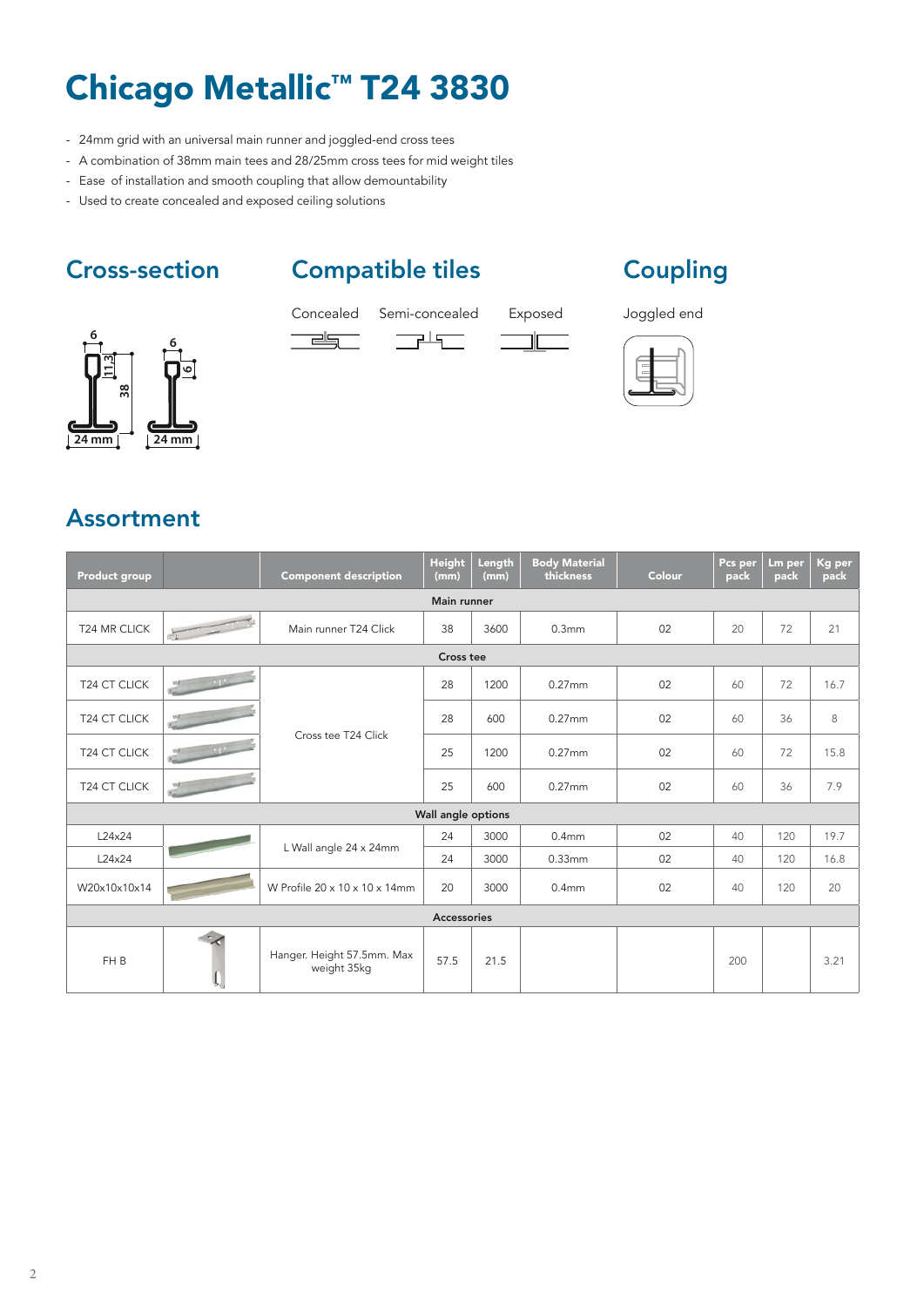

# Position of slots and suspension holes

| Product group            | <b>Component description</b> | Height<br>(mm) | Length<br>(mm) | <b>Slots</b> | Distance between slots (mm)                                                                      |
|--------------------------|------------------------------|----------------|----------------|--------------|--------------------------------------------------------------------------------------------------|
| T24 MR CLICK             | Main runner T24 Click        | 38             | 3600           | 24           | 尀<br>0 <sub>1</sub><br>$0 + 0$<br>$On$ $On$<br>O <sub>0</sub><br>100<br>75 / 150 / 22 x 150 / 75 |
| T24 CT CLICK             |                              |                | 1200           | 1            | 0 <sub>0</sub><br>c<br>600 / 600                                                                 |
| T24 CT CLICK             |                              | 28             | 600            | $\mathbf 0$  | ≖<br>600                                                                                         |
| T24 CT CLICK             | Cross tee T24 Click          | 25             | 1200           | 1            | 0 <sub>0</sub><br>f<br>600 / 600                                                                 |
| T <sub>24</sub> CT CLICK |                              | 25             | 600            | $\mathbf 0$  | 600                                                                                              |

## **Performance**





Reaction to fire Non-combustible